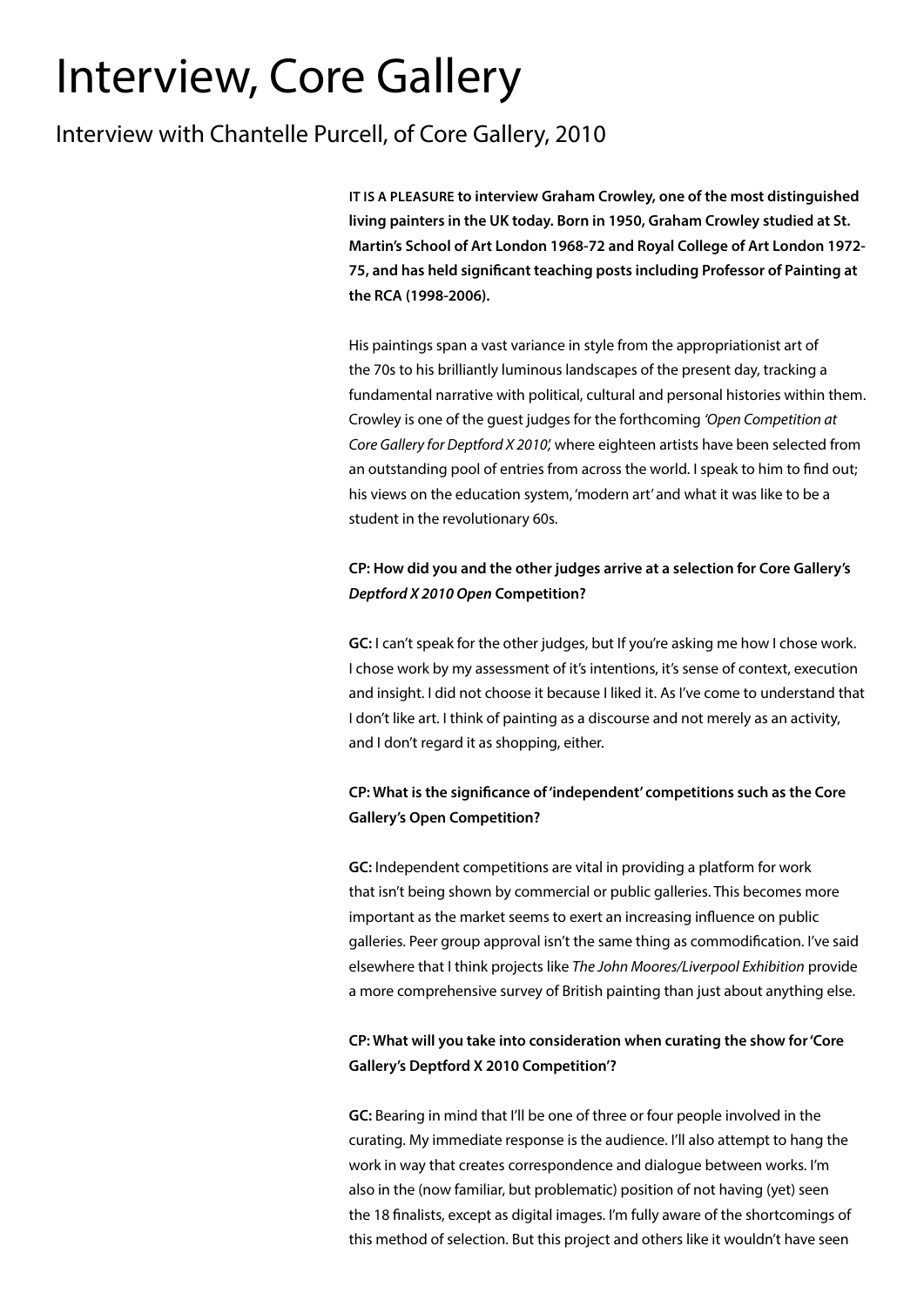the light of day, as the cost of insurance, handling, transport and warehousing would have been prohibitive.

**CP: In April 2008 you had a letter published in Art Monthly** *'Can't get No Satisfaction'* **where you expressed concerns about the state of art education in London. You stated 'We now certificate, rather than educate'. How can the focus of 'educating' be restored?**

**GC:** There's no easy fix, and I suggest anybody who hasn't already read my letter in the April 2008 edition of Art Monthly and (some of) the very extensive correspondence it provoked, to do so. Also view – *'Angry students meet Sandra Kemp'* on You Tube. But, I suggest we go back to the 'drawing board'. I come at this problem as a parent, a tax payer, an ex-academic (I was Professor of Painting at the RCA 1998-2006) and a painter.

Art schools should never have become universities. The primary reason that they became universities was political. We need a serious rethink. The imposition of what is called Taylorism (an American form of management efficiency) in higher education has been a disaster. It is blind to the social value of education. It acknowledges only certification. At what is currently foundation and undergraduate level I think one answer would be to look at some kind of re-invented 'atelier' model. A studio based 'apprenticeship' that promotes theory through practice, taught by practicing artists. I'm not suggesting we maintain the rather discredited teaching methods of approval and emulation. I imagine this to take place in artists' studios or collectives, rather like The Core studios or similar.

**CP: You studied at St. Martin's School of Art, in 1968 a time where radical thinking and innovation was emerging. Can you tell us about your experience as a student then?**

**GC:** Yes. I was caught up in a 'cultural revolution'. The driving force behind the education that I received was an inexhaustible curiosity about life and society, feuled by scepticism and affirmed by dissent.

To ask intelligent questions, requires an education. That was why the Tories abolished the ILEA, (Inner London Education Authority). They couldn't bear the idea of quality mass education. That's why, still today, the police behave in an intolerant, violent and abusive manner when confronted by well organised and legitimate demonstrators, whether they be trade unionists or environmentalists.

As a post-graduate I had to deal with the crisis in modernism. I realised that the two principal doctrines of modernism; originality and self expression, were now hollow rhetoric. Education is seen by the establishment as enabling social unrest. So now the state has a monopoly; selling useless pieces of paper at an exorbitant price and calling them degrees. Education is a human right not a commodity.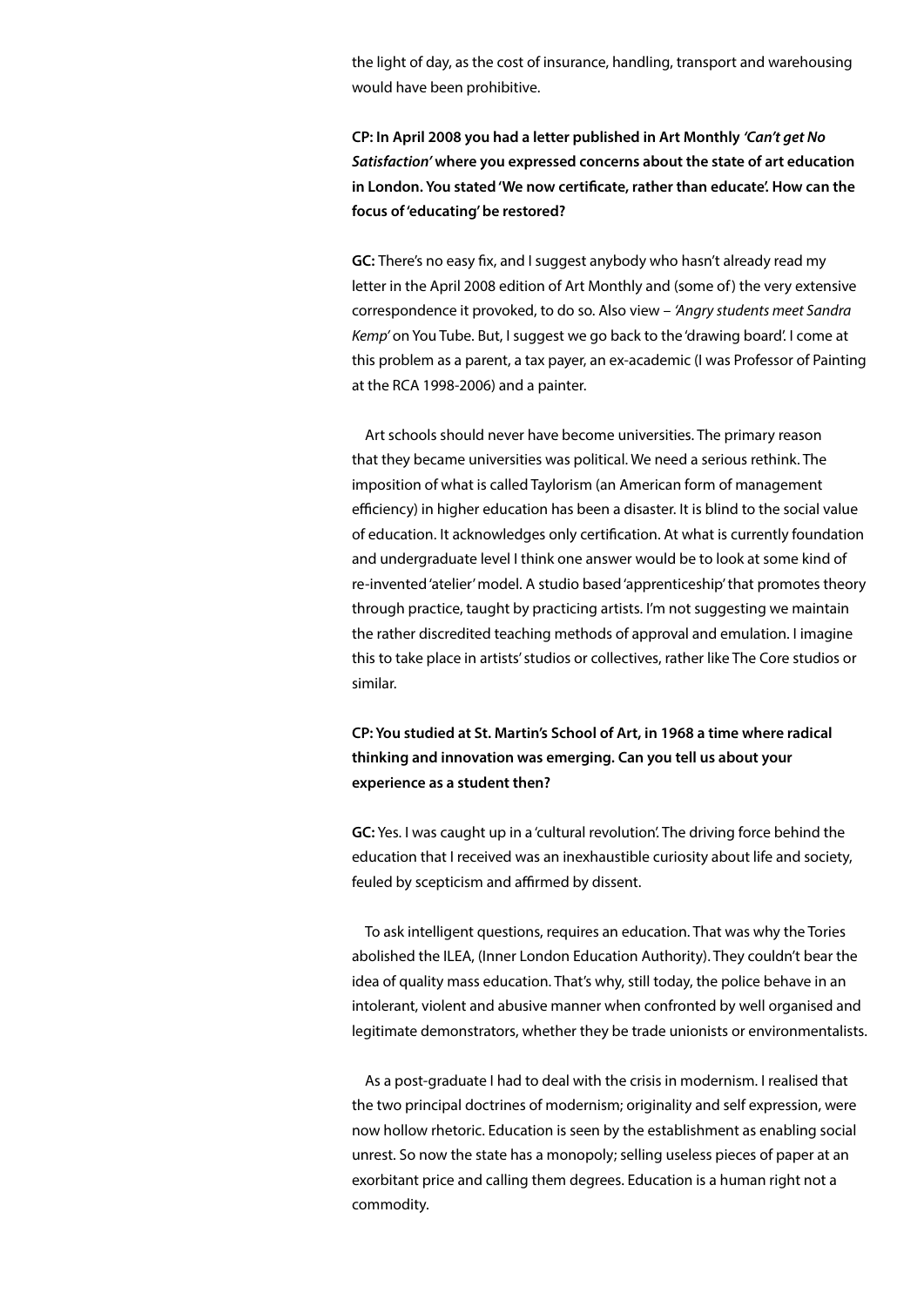The 'dominant discourse' was conceptualism. As a student at St Martins I got involved in performance and wrote 'plays about plays'. But I'd always had this love-hate relationship with painting. So when painting became almost demonised in the early 1970s; I thought "That's for me". I had now learnt not to seek approval. As a painter I cherish the legacy of a 'conceptual' education. My generation received, what some regard as the apotheosis of a 'liberal education'.

#### **CP: What are you currently working on within your practice?**

**GC:** I've recently moved back to London. Since I left the RCA in 2006 I've been living and working in West Cork. Some years ago I learnt that the artist I 'wanted' to be was not the same as the artist I 'needed' to be. So now I make paintings about where I am, what I think, what I've read and most importantly what I've seen. Seeing is a very underrated activity.

I'm currently making landscape paintings that I regard as synthetic. Synthetic paintings exist simultaneously as object (the thing itself) and illusion (window on the world); the legacy of Manet.

My paintings also refer to modernist painting, particularly cubism and early American modernists like Stuart Davis. I'm becoming more concerned with illusion and apprehension. I want to make paintings that acknowledge both the human and the historic.

I'm also very suspicious of the academic orthodoxy that insists on contemporary landscape painting being acceptable providing it's uncanny, sublime or abject. I want to make landscapes that celebrate sight and life, before I die.

There are some images of recent paintings on my website: www. grahamcrowley.co.uk

## **CP: What is so captivating about your work is your intense involvement and assurance with the medium of paint. Could you describe some of the techniques you employ?**

**GC:** Yes. I abhor the convention of the artist as slacker convention – the 'I meant it to be like that' tendency. Whilst I was at the RCA I abandoned acrylics and started to use oil paint. At that point I had no option, but to learn how to paint. This doesn't sound that remarkable until you realise that I spent seven years in full-time higher education and not one of my tutors knew how to teach students painting as a skill. As a student one dared not to ask, for fear of being regarded as reactionary, or worse.The situation is no better today. The teaching of painting technique still has the stigma of the amateur. The 'romantic' notion of the artist as 'free spirit' staggers on.

Over the last 30 years I've employed a variety of methods including grisaille, impasto but most importantly glazing. Glazing has shown me why colours such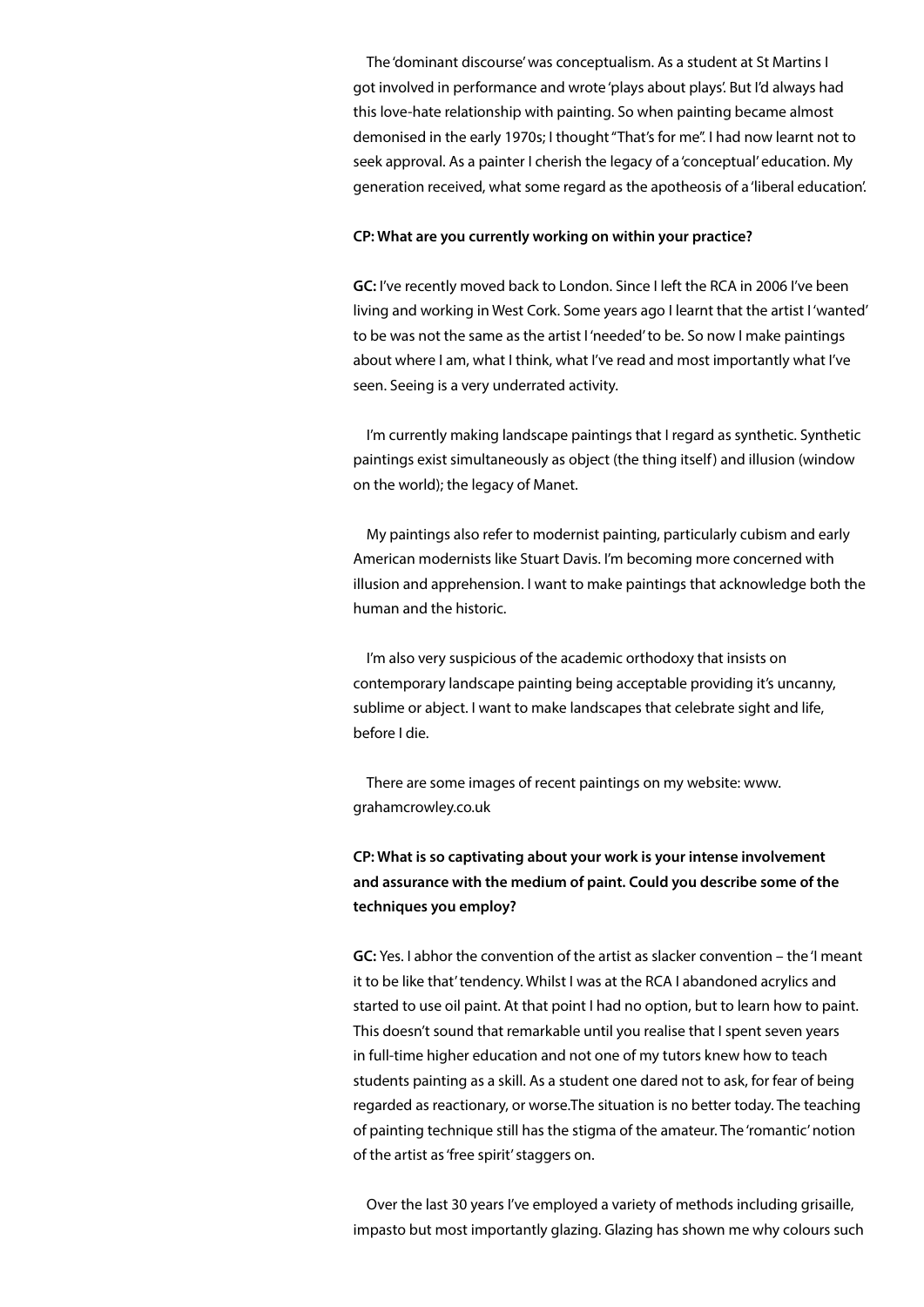as Payne's Gray, Davy's Gray, Indian Yellow, Transparent Golden Ochre and Rose Dore exist. Glazing is to painting what 'ambient' is to music. I've always been fascinated in 'how things work'. I think it's my 'diet' of Meccano, The Eagle and The Boys' Own Paper in the 1950s and 60s.

I have the sensibility of a 'rodder'\* rather than a poet. I think contemporary practice is becoming increasingly located in the vernacular. It's important to study every aspect of painting, if only because knowledge presents choice; historical, theoretical and practical. I also consider carefully, the composition of my paintings, as every aspect of a painting carries meaning.

\*rodder – as in Hot Rod. Someone immersed in the aesthetics of custom car and bike culture. Someone who values the vernacular. See David Hickey *'Air Guitar – Essays on Art & Democracy'* and the work of Ed 'Big Daddy' Roth. Also check out Matthew Crawford's *'The Case for Working with Your Hands or Why Office Work is Bad for Us and Fixing Things Feels Good.'*

### **CP: In your most recent works, do you feel you have revitalised landscape painting through your use of colour?**

**GC:** Yes

#### **CP: Do you have any forthcoming projects or news to divulge?**

**GC:** I'm currently in a group show of past John Moores Prizewinners in Korea. I have a one man show at Churchill College in March next year and I'll be giving a lecture about my painting whilst the exhibition is on. I've plans for a graphic project; a mix of artist's book and a semi-fictionalised graphic autobiography. (About 13 years ago I collaborated with Stuart Hood and Richard Appignanesi on a graphic book about the Marquis de Sade). I'm also starting work on some new paintings about South London with reference to The Ash Can School. For some years now, I've been fascinated by The Ash Can School (Sloan, Davis, Luks, etc) and their leftist publication The Masses. They were written out of American art history during the McCarthy years; Post-Second World War. They remain almost unknown in Europe and the UK. I've also been influenced by the Canadian David Milne.

## **CP: In a society where 'modern art' is increasingly institutionalized and administered, how important are places such as Deptford that have a growing community of artists?**

**GC:** Vital. In the current dismal climate. It's clearly a cause for celebration and a matter of great pride. Here's something that reflects the 'health' and vibrancy of a community. Its projects like this that define Deptford. It's a matter of recorded fact that 'modern art' has been institutionalised, commodified and is about as edgy as a j-cloth. It should come as no surprise that the rhetoric of modernism has found its place in tabloid journalism. Contemporary art is a different matter. It's a moveable feast – it's what's happening now, by definition. Contemporary